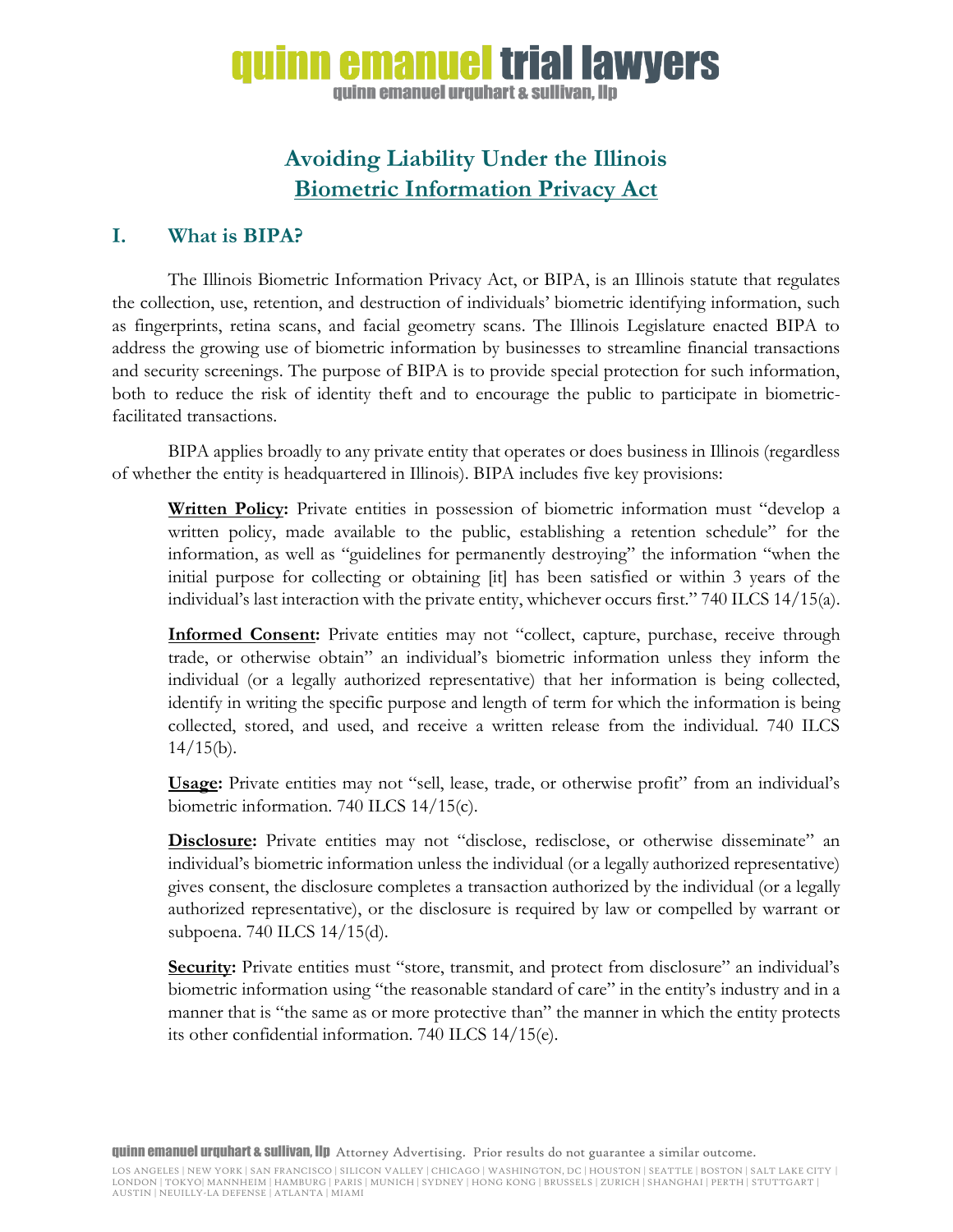Importantly, BIPA includes a private right of action that allows any individual aggrieved by a violation of these rules to bring a lawsuit in state or federal court. A prevailing party can recover \$1,000 (or actual damages) for a negligent violation or \$5,000 (or actual damages) for a reckless or intentional violation, plus attorneys' fees and costs. BIPA also authorizes courts to award injunctive relief in appropriate cases.

## **II. Why is there so much BIPA litigation?**

Illinois was the first state in the country to pass a biometric information privacy law, in 2008. Although several other states—including California, New York, Texas, Washington, and Arkansas have passed or modified similar laws, Illinois' BIPA is unique in that it provides aggrieved parties with a private right of action (whereas other states rely on public authorities to bring enforcement actions). This feature, along with the availability of statutory damages and attorneys' fees, has made BIPA an attractive vehicle for plaintiffs lawyers seeking to bring class actions against companies that operate or do business in Illinois.

But the most important factor behind the recent surge in BIPA litigation is the Illinois Supreme Court's 2019 decision *Rosenbach v. Six Flags Entertainment Corp.*, 2019 IL 123186. There, the Illinois High Court held that a plaintiff does not need to plead that she suffered an actual injury as a result of the defendant's alleged BIPA violation to qualify as an "aggrieved" person with statutory standing to bring a claim. Rather, it is enough that the plaintiff merely pleads that the defendant committed a technical violation of BIPA, and thereby infringed her privacy rights, to gain standing and file suit.

This decision was important because BIPA plaintiffs are often unable to plead that the defendant's conduct caused them to suffer harm beyond a violation of their rights. Thus, whereas defendants were sometimes able to secure early dismissal of such claims on standing grounds pre-*Rosenbach*, they are now more likely to enter discovery and face a tough decision: Whether to shoulder the substantial costs and uncertainty of defending themselves through trial, or settle with the plaintiff and putative class at an earlier stage for a significant sum. Indeed, after *Rosenbach*, several large companies settled BIPA class actions for eye-popping amounts. These include Facebook (settled for \$650 million); Tik Tok (settled for \$92 million); Six Flags Entertainment (settled for \$36 million); and ADP Security (settled for \$25 million).

In light of these results, it is not surprising that BIPA litigation is on the rise. In 2020, the number of court rulings that referenced BIPA more than doubled from the year before. That number is higher again in 2021.

### **III. What are the key decisions and unresolved issues?**

Although there have been some significant BIPA decisions at the appellate level, most of the caselaw that exists has been developed by state and federal trial courts. As a result, while several issues have been raised and litigated in recent years, little has been resolved in a way that gives parties certainty as to the meaning and applicability of BIPA. Below, we highlight some of the most important developments and outstanding issues.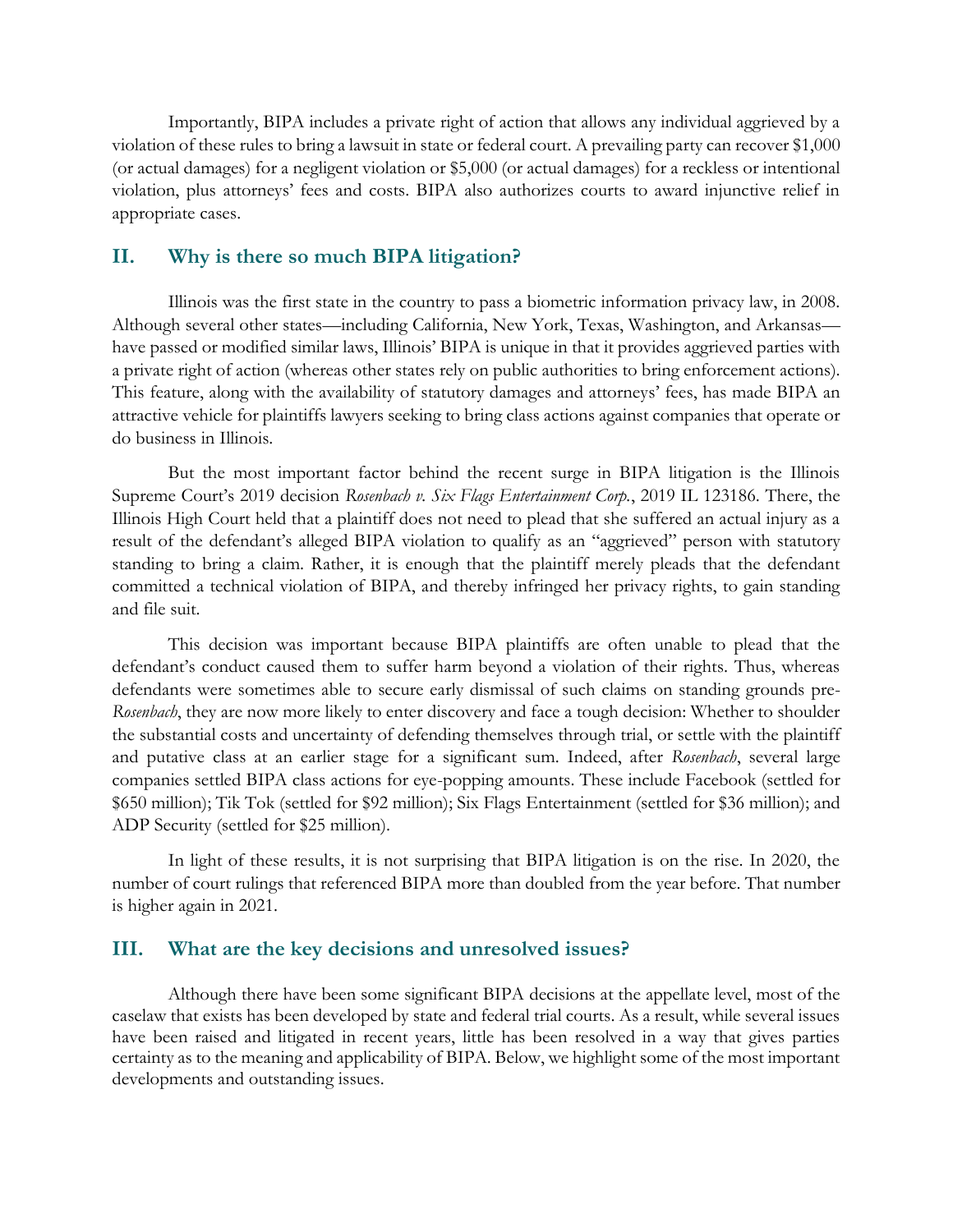#### **1. Article III Standing**

A significant issue at the outset of many BIPA class actions is whether the plaintiffs have standing to proceed in federal court. In a typical case, the plaintiff files suit on behalf of a putative class in state court and the defendant removes to federal court under the Class Action Fairness Act because it anticipates a more advantageous federal forum. The question then becomes whether the federal court must remand the case to state court because the plaintiffs lack Article III standing. While *Rosenbach* set a low bar for plaintiffs to establish statutory standing (opening the door to state court), a spate of Seventh Circuit cases over the past two years has put a patchwork of rules in place outlining the standing requirements of Article III (a condition to proceeding in federal court).

For example, in *Bryant v. Compass Grp. USA, Inc.*, 958 F.3d 617 (7th Cir. 2020), the court held that the plaintiffs had Article III standing to pursue their Section 15(b) claim that the defendant failed to obtain their informed consent before collecting their biometric information (a "concrete" and "particularized" injury to each plaintiff), but did not have Article III standing with respect to their Section 15(a) claim that the defendant failed to publish a written data retention and destruction policy (an obligation that is "owed to the public generally" and does not inflict any "particularized harm"). In *Fox v. Dakkota Integrated Sys., LLC*, 980 F.3d 1146 (7th Cir. 2020), the Court added nuance to its Section 15(a) analysis in *Compass*, holding that the plaintiffs in that case had Article III standing to pursue their Section 15(a) claim because they alleged that the defendant failed to comply with its established data policy—as opposed to failing to create and publish one in the first place—by retaining the plaintiffs' information longer than the policy allowed.

The Seventh Circuit added another important layer in *Thornley v. Clearview AI, Inc.*, 984 F.3d 1241, 1246 (7th Cir. 2021). There, the Court explained that while a plaintiff could potentially establish Article III standing to pursue a Section 15(c) claim in federal court (*i.e.*, unlawful profiting from an individual's biometric information), she has the ability as "master of her complaint" to plead that she did not suffer harm beyond a bare violation of her rights, in order to block Article III standing. In other words, under *Thornley*, plaintiffs are permitted to avoid removal, and guarantee themselves a state forum, by strategically pleading their claims in a way that disavows Article III standing—namely, by circumscribing their claims and class to only those who did not suffer an actual injury on account of the defendant's conduct.

Given the perceived benefits of litigating in federal versus state court for BIPA defendants, we anticipate further development of the law surrounding Article III standing in future cases.

### **2. Statute of Limitations**

BIPA does not specify its own limitations period. This has led to a dispute between plaintiffs and defendants at the trial court level as to which of Illinois' general statutes of limitations applies to BIPA claims: a one-year period that covers claims involving the "publication of matter violating the right of privacy," 735 ILCS 5/13-201, or a five-year period that applies to civil claims where no other limitations period is specified, 735 ILCS 5/13-205.

In September 2021, the Illinois Appellate Court, First District, weighed in and split the baby in *Tims v. Black Horse Carriers, Inc.*, 2021 IL App (1st) 200563. There, the court held that a one-year period applies to claims under BIPA sections 15(c) and 15(d) because those claims involve allegations that the defendant "published" or otherwise disseminated the plaintiff's biometric information. The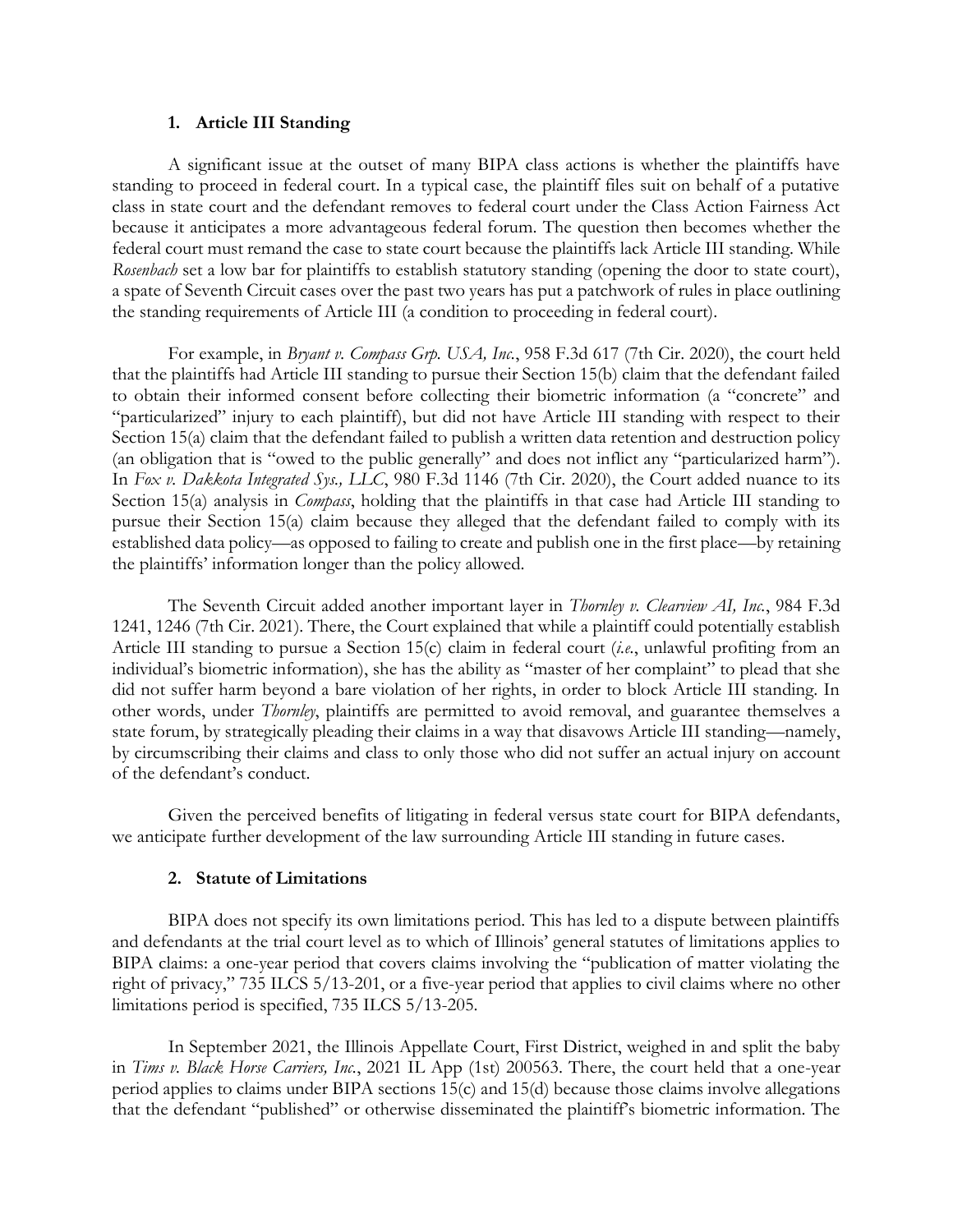court held further that, in contrast, a five-year period applies to claims under BIPA sections 15(a), 15(b), and 15(e) since, although those claims concern privacy, they do not include an element of publication or dissemination.

The Illinois Supreme Court is expected to resolve the statute of limitations issue in a future case, either on appeal of *Black Horse Carriers* or in another appeal pending in the Illinois Appellate Courts.

#### **3. Damages**

BIPA entitles a prevailing plaintiff to recover at least \$1,000 in statutory damages "for each violation" of the statute. In August 2020, a court in the Northern District of Illinois interpreted this provision broadly, finding that the plaintiffs could recover \$1,000 for each and every time their employer acquired their fingerprints using a fingerprint scanner over a multi-year period (which was used to restrict computer access). *Cothron v. White Castle Sys., Inc.*, 477 F. Supp. 3d 723 (N.D. Ill. 2020). The court noted that this interpretation "may penalize violations severely," but concluded that it was demanded by BIPA's plain text.

The defendant appealed the district court's decision and the Seventh Circuit heard oral argument in September 2021. A decision is anticipated in the next few months.

**\* \* \* \***

Given all that is at stake, we expect that BIPA litigation will steadily mount and that, as a result, the law surrounding BIPA will develop rapidly in the foreseeable future. Likewise, we anticipate that the claims and legal theories pursued by BIPA plaintiffs will continue to evolve, testing increasingly sophisticated areas of technology and its applications by businesses in our daily lives. Indeed, while the first wave of BIPA cases targeted mostly employers who use fingerprint scanners to track activities like employee timekeeping and customer admissions, more recent cases have taken issue with companies' use of faceprints and voiceprints to identify individuals for the purpose of improving their customer experience.

Quinn Emanuel is closely tracking all of the latest developments and has been engaged as defense counsel in a number of the highest-profile BIPA cases in the country. We have achieved victories on behalf of our clients in BIPA arbitrations and have successfully leveraged BIPA settlements at well-below market settlement rates. We are also an industry leader in devising defenseside strategies for technology clients, including in cases where BIPA plaintiffs are threatening novel approaches to litigation, such as "mass action" arbitrations.

We would be pleased to schedule a meeting to discuss how we can help ensure your company's compliance with BIPA and defend the company against any anticipated or pending BIPA litigation.